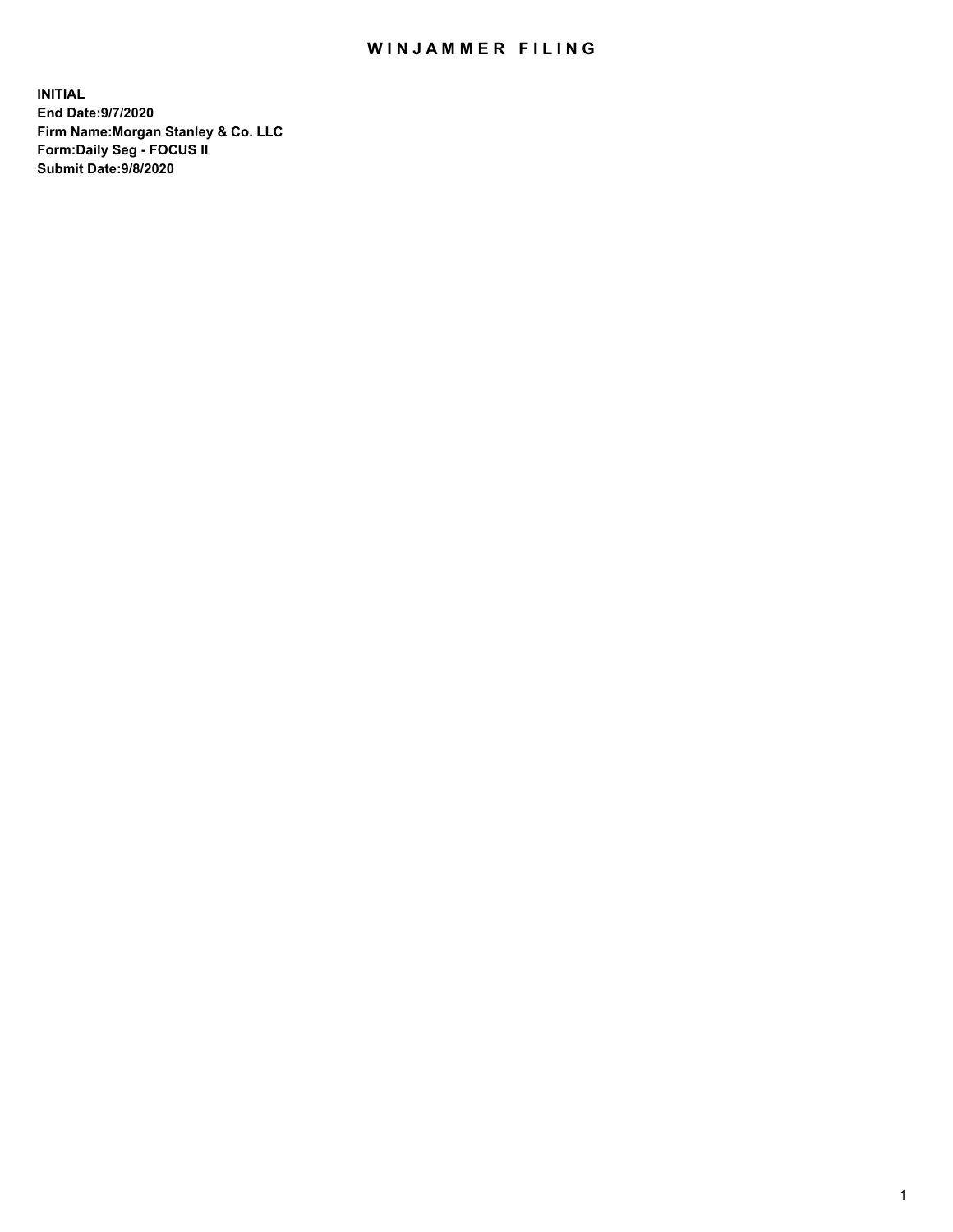**INITIAL End Date:9/7/2020 Firm Name:Morgan Stanley & Co. LLC Form:Daily Seg - FOCUS II Submit Date:9/8/2020 Daily Segregation - Cover Page**

| Name of Company                                                                                                                                                                                                                                                                                                                | Morgan Stanley & Co. LLC                                    |
|--------------------------------------------------------------------------------------------------------------------------------------------------------------------------------------------------------------------------------------------------------------------------------------------------------------------------------|-------------------------------------------------------------|
| <b>Contact Name</b>                                                                                                                                                                                                                                                                                                            | <b>Ikram Shah</b>                                           |
| <b>Contact Phone Number</b>                                                                                                                                                                                                                                                                                                    | 212-276-0963                                                |
| <b>Contact Email Address</b>                                                                                                                                                                                                                                                                                                   | Ikram.shah@morganstanley.com                                |
| FCM's Customer Segregated Funds Residual Interest Target (choose one):<br>a. Minimum dollar amount: ; or<br>b. Minimum percentage of customer segregated funds required:% ; or<br>c. Dollar amount range between: and; or<br>d. Percentage range of customer segregated funds required between:% and%.                         | 235,000,000<br><u>0</u><br>0 Q<br>0 <sub>0</sub>            |
| FCM's Customer Secured Amount Funds Residual Interest Target (choose one):<br>a. Minimum dollar amount: : or<br>b. Minimum percentage of customer secured funds required:%; or<br>c. Dollar amount range between: and; or<br>d. Percentage range of customer secured funds required between:% and%.                            | 140,000,000<br><u>0</u><br>0 <sub>0</sub><br>0 <sub>0</sub> |
| FCM's Cleared Swaps Customer Collateral Residual Interest Target (choose one):<br>a. Minimum dollar amount: ; or<br>b. Minimum percentage of cleared swaps customer collateral required:% ; or<br>c. Dollar amount range between: and; or<br>d. Percentage range of cleared swaps customer collateral required between:% and%. | 92,000,000<br><u>0</u><br>0 Q<br>0 <sub>0</sub>             |

Attach supporting documents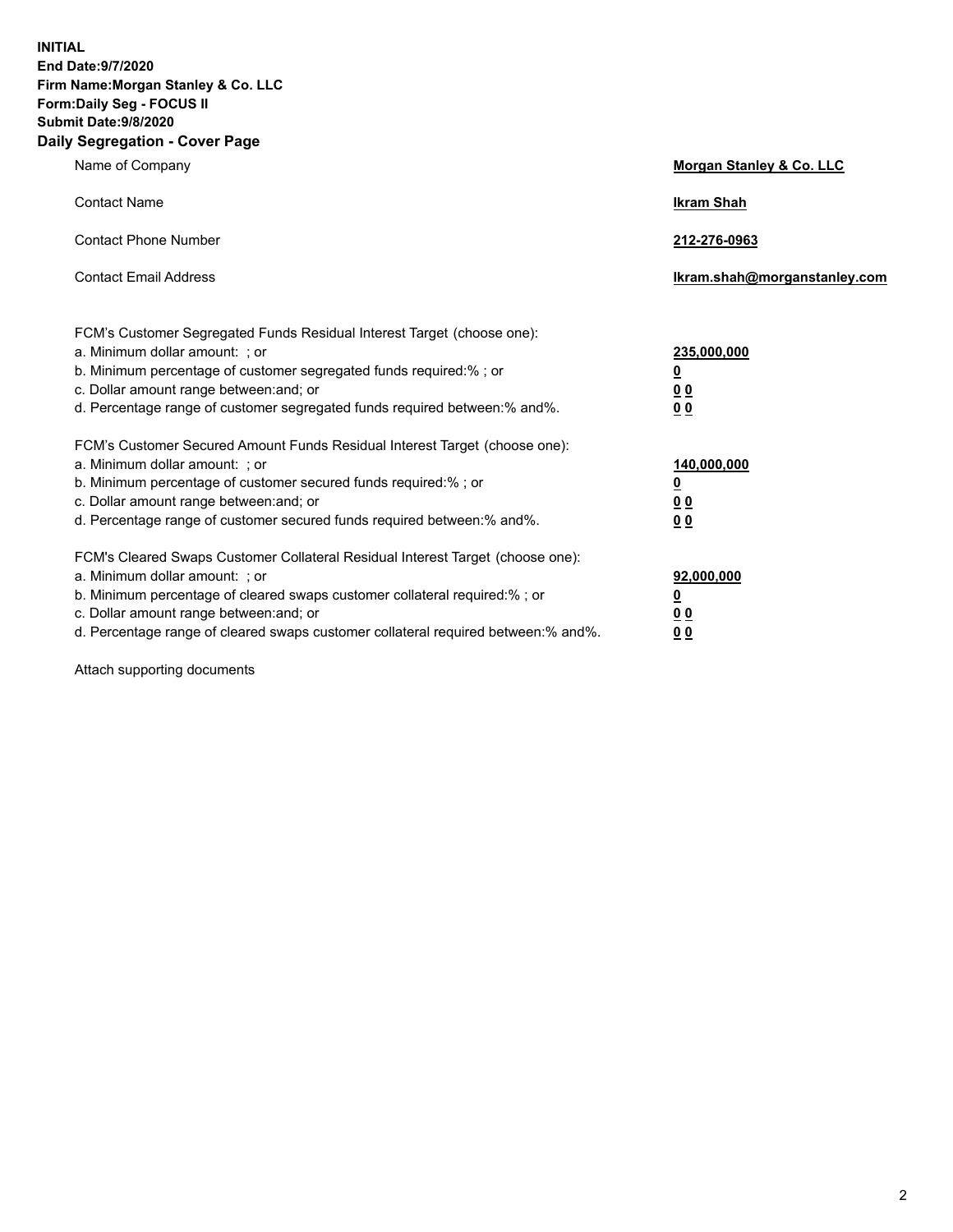| <b>INITIAL</b> | End Date:9/7/2020<br>Firm Name: Morgan Stanley & Co. LLC<br>Form: Daily Seg - FOCUS II<br><b>Submit Date: 9/8/2020</b><br><b>Daily Segregation - Secured Amounts</b> |                                                        |
|----------------|----------------------------------------------------------------------------------------------------------------------------------------------------------------------|--------------------------------------------------------|
|                | Foreign Futures and Foreign Options Secured Amounts                                                                                                                  |                                                        |
|                | Amount required to be set aside pursuant to law, rule or regulation of a foreign                                                                                     | $0$ [7305]                                             |
| 1.             | government or a rule of a self-regulatory organization authorized thereunder                                                                                         |                                                        |
|                | Net ledger balance - Foreign Futures and Foreign Option Trading - All Customers<br>A. Cash                                                                           | 4,054,922,575 [7315]                                   |
|                | B. Securities (at market)                                                                                                                                            | 2,868,763,014 [7317]                                   |
| 2.             | Net unrealized profit (loss) in open futures contracts traded on a foreign board of trade                                                                            | 579,780,110 [7325]                                     |
| 3.             | Exchange traded options                                                                                                                                              |                                                        |
|                | a. Market value of open option contracts purchased on a foreign board of trade                                                                                       | 12,867,874 [7335]                                      |
|                | b. Market value of open contracts granted (sold) on a foreign board of trade                                                                                         | -20,486,915 [7337]                                     |
| 4.<br>5.       | Net equity (deficit) (add lines 1. 2. and 3.)<br>Account liquidating to a deficit and account with a debit balances - gross amount                                   | 7,495,846,658 [7345]<br>110,931,753 [7351]             |
|                | Less: amount offset by customer owned securities                                                                                                                     | -109,272,973 [7352] 1,658,780                          |
|                |                                                                                                                                                                      | [7354]                                                 |
| 6.             | Amount required to be set aside as the secured amount - Net Liquidating Equity<br>Method (add lines 4 and 5)                                                         | 7,497,505,438 [7355]                                   |
| 7.             | Greater of amount required to be set aside pursuant to foreign jurisdiction (above) or line                                                                          | 7,497,505,438 [7360]                                   |
|                | 6.                                                                                                                                                                   |                                                        |
|                | FUNDS DEPOSITED IN SEPARATE REGULATION 30.7 ACCOUNTS                                                                                                                 |                                                        |
| 1.             | Cash in banks                                                                                                                                                        |                                                        |
|                | A. Banks located in the United States<br>B. Other banks qualified under Regulation 30.7                                                                              | 478,356,066 [7500]<br>674,580,998 [7520] 1,152,937,064 |
| 2.             | Securities                                                                                                                                                           | [7530]                                                 |
|                | A. In safekeeping with banks located in the United States                                                                                                            | 463,190,196 [7540]                                     |
|                | B. In safekeeping with other banks qualified under Regulation 30.7                                                                                                   | 0 [7560] 463,190,196 [7570]                            |
| 3.             | Equities with registered futures commission merchants                                                                                                                |                                                        |
|                | A. Cash                                                                                                                                                              | 24,862,130 [7580]                                      |
|                | <b>B.</b> Securities                                                                                                                                                 | $0$ [7590]                                             |
|                | C. Unrealized gain (loss) on open futures contracts<br>D. Value of long option contracts                                                                             | 2,046,184 [7600]<br>$0$ [7610]                         |
|                | E. Value of short option contracts                                                                                                                                   | 0 [7615] 26,908,314 [7620]                             |
| 4.             | Amounts held by clearing organizations of foreign boards of trade                                                                                                    |                                                        |
|                | A. Cash                                                                                                                                                              | $0$ [7640]                                             |
|                | <b>B.</b> Securities                                                                                                                                                 | $0$ [7650]                                             |
|                | C. Amount due to (from) clearing organization - daily variation                                                                                                      | $0$ [7660]                                             |
|                | D. Value of long option contracts                                                                                                                                    | $0$ [7670]                                             |
| 5.             | E. Value of short option contracts<br>Amounts held by members of foreign boards of trade                                                                             | 0 [7675] 0 [7680]                                      |
|                | A. Cash                                                                                                                                                              | 3,144,295,717 [7700]                                   |
|                | <b>B.</b> Securities                                                                                                                                                 | 2,405,572,817 [7710]                                   |
|                | C. Unrealized gain (loss) on open futures contracts                                                                                                                  | 577,733,926 [7720]                                     |
|                | D. Value of long option contracts                                                                                                                                    | 12,867,874 [7730]                                      |
|                | E. Value of short option contracts                                                                                                                                   | -20,486,915 [7735] 6,119,983,419                       |
|                |                                                                                                                                                                      | [7740]                                                 |
| 6.<br>7.       | Amounts with other depositories designated by a foreign board of trade<br>Segregated funds on hand                                                                   | $0$ [7760]<br>$0$ [7765]                               |
| 8.             | Total funds in separate section 30.7 accounts                                                                                                                        | 7,763,018,993 [7770]                                   |
| 9.             | Excess (deficiency) Set Aside for Secured Amount (subtract line 7 Secured Statement<br>Page 1 from Line 8)                                                           | 265,513,555 [7380]                                     |
| 10.            | Management Target Amount for Excess funds in separate section 30.7 accounts                                                                                          | 140,000,000 [7780]                                     |

11. Excess (deficiency) funds in separate 30.7 accounts over (under) Management Target **125,513,555** [7785]

3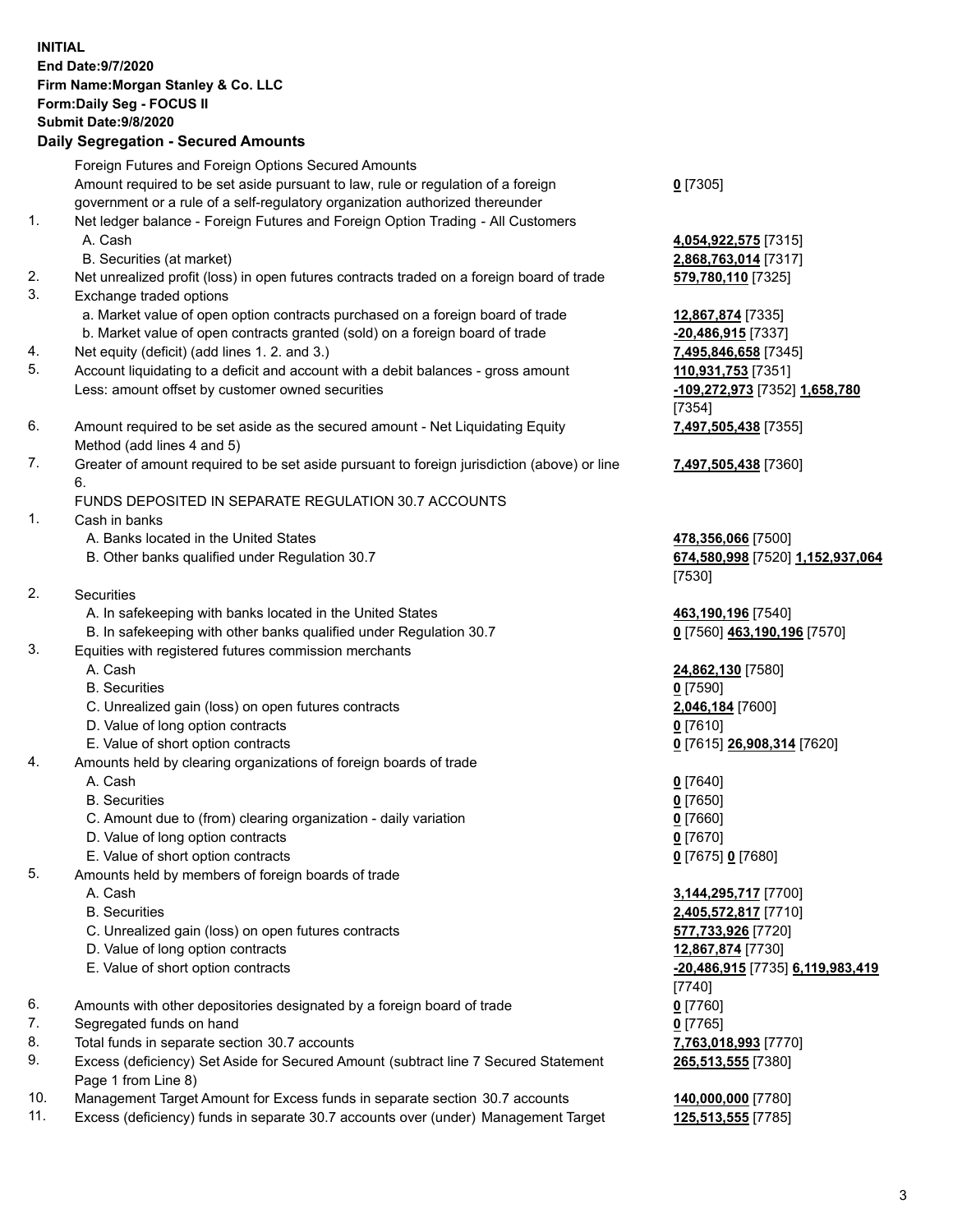|     | <b>INITIAL</b><br>End Date: 9/7/2020<br>Firm Name: Morgan Stanley & Co. LLC<br>Form: Daily Seg - FOCUS II<br>Submit Date: 9/8/2020<br>Daily Segregation - Segregation Statement |                                         |
|-----|---------------------------------------------------------------------------------------------------------------------------------------------------------------------------------|-----------------------------------------|
|     | SEGREGATION REQUIREMENTS(Section 4d(2) of the CEAct)                                                                                                                            |                                         |
| 1.  | Net ledger balance                                                                                                                                                              |                                         |
|     | A. Cash                                                                                                                                                                         | 14,500,427,985 [7010]                   |
|     | B. Securities (at market)                                                                                                                                                       | 8,955,583,559 [7020]                    |
| 2.  | Net unrealized profit (loss) in open futures contracts traded on a contract market                                                                                              | 1,833,503,229 [7030]                    |
| 3.  | Exchange traded options                                                                                                                                                         |                                         |
|     | A. Add market value of open option contracts purchased on a contract market                                                                                                     | 555,997,557 [7032]                      |
|     | B. Deduct market value of open option contracts granted (sold) on a contract market                                                                                             | 439,063,291 [7033]                      |
| 4.  | Net equity (deficit) (add lines 1, 2 and 3)                                                                                                                                     | 25,406,449,039 [7040]                   |
| 5.  | Accounts liquidating to a deficit and accounts with                                                                                                                             |                                         |
|     | debit balances - gross amount                                                                                                                                                   | 856,868,719 [7045]                      |
|     | Less: amount offset by customer securities                                                                                                                                      | -852,451,964 [7047] 4,416,755<br>[7050] |
| 6.  | Amount required to be segregated (add lines 4 and 5)                                                                                                                            | 25,410,865,794 [7060]                   |
|     | FUNDS IN SEGREGATED ACCOUNTS                                                                                                                                                    |                                         |
| 7.  | Deposited in segregated funds bank accounts                                                                                                                                     |                                         |
|     | A. Cash                                                                                                                                                                         | 2,770,931,749 [7070]                    |
|     | B. Securities representing investments of customers' funds (at market)                                                                                                          | $0$ [7080]                              |
|     | C. Securities held for particular customers or option customers in lieu of cash (at<br>market)                                                                                  | 1,157,018,521 [7090]                    |
| 8.  | Margins on deposit with derivatives clearing organizations of contract markets                                                                                                  |                                         |
|     | A. Cash                                                                                                                                                                         | 13,801,440,170 [7100]                   |
|     | B. Securities representing investments of customers' funds (at market)                                                                                                          | $0$ [7110]                              |
|     | C. Securities held for particular customers or option customers in lieu of cash (at<br>market)                                                                                  | 7,798,565,038 [7120]                    |
| 9.  | Net settlement from (to) derivatives clearing organizations of contract markets                                                                                                 | 142,011,520 [7130]                      |
| 10. | Exchange traded options                                                                                                                                                         |                                         |
|     | A. Value of open long option contracts                                                                                                                                          | 555,997,557 [7132]                      |
|     | B. Value of open short option contracts                                                                                                                                         | 439,063,291 [7133]                      |
| 11. | Net equities with other FCMs                                                                                                                                                    |                                         |
|     | A. Net liquidating equity                                                                                                                                                       | 10,828,364 [7140]                       |
|     | B. Securities representing investments of customers' funds (at market)                                                                                                          | $0$ [7160]                              |
|     | C. Securities held for particular customers or option customers in lieu of cash (at<br>market)                                                                                  | $0$ [7170]                              |
| 12. | Segregated funds on hand                                                                                                                                                        | $0$ [7150]                              |
| 13. | Total amount in segregation (add lines 7 through 12)                                                                                                                            | 25,797,729,628 [7180]                   |
| 14. | Excess (deficiency) funds in segregation (subtract line 6 from line 13)                                                                                                         | 386,863,834 [7190]                      |
| 15. | Management Target Amount for Excess funds in segregation                                                                                                                        | 235,000,000 [7194]                      |
| 16. | Excess (deficiency) funds in segregation over (under) Management Target Amount                                                                                                  | 151,863,834 [7198]                      |

16. Excess (deficiency) funds in segregation over (under) Management Target Amount Excess